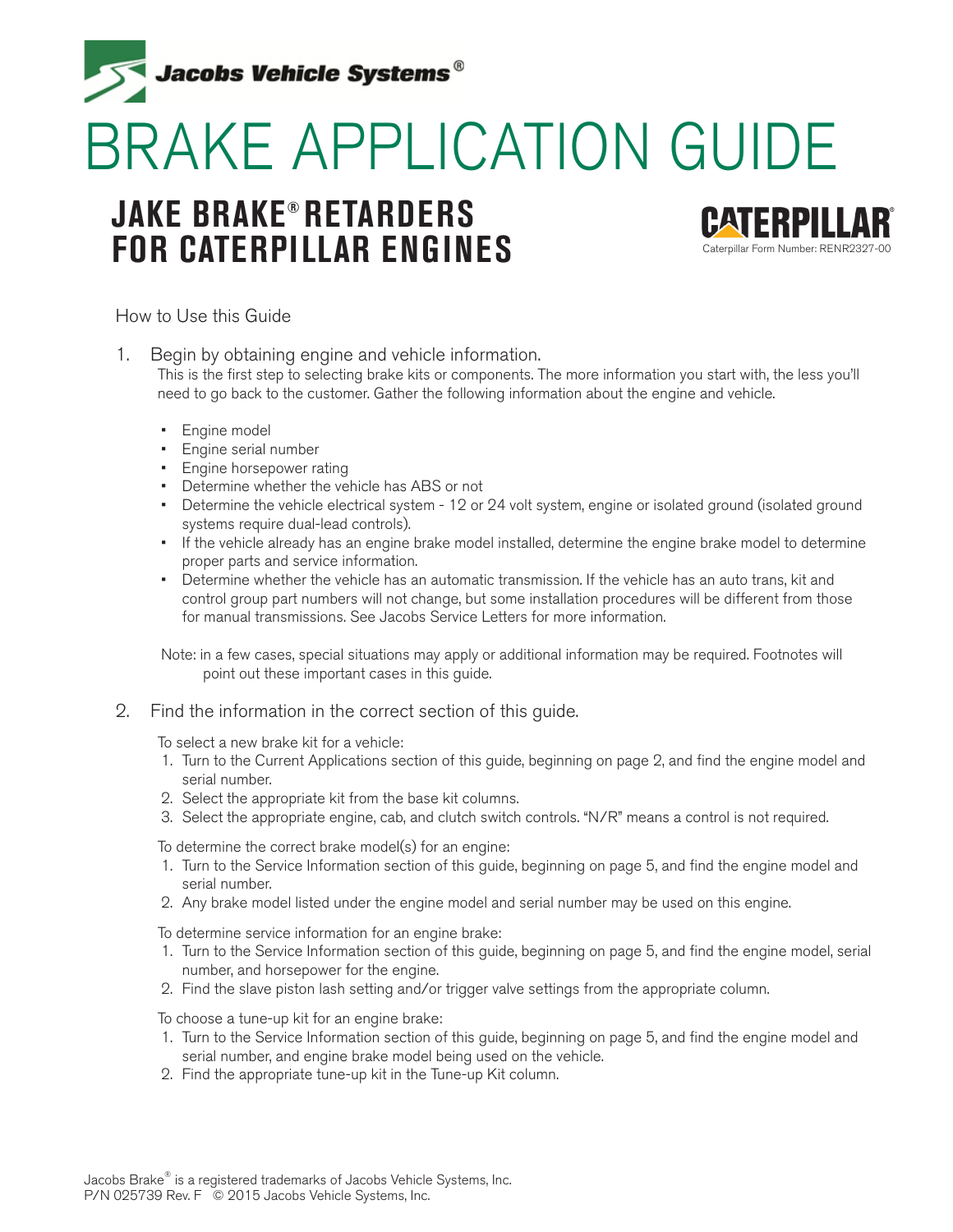

#### **JAKE BRAKE® RETARDERS FOR CATERPILLAR ENGINES – CURRENT APPLICATIONS**

|                        | $\mathcal{F}$ Jacobs Vehicle Systems $^\circ$ |                     |                                  |                        |                               |                               |                                        | Engine                        | Engine                    |                         |                           |
|------------------------|-----------------------------------------------|---------------------|----------------------------------|------------------------|-------------------------------|-------------------------------|----------------------------------------|-------------------------------|---------------------------|-------------------------|---------------------------|
| Engine<br>Model        | Engine S/N Prefix                             | Engine<br><b>HP</b> | Current<br><b>Brake</b><br>Model | Engine<br>Control Type | <b>12V</b><br><b>Base Kit</b> | 24V,<br>Dual Lead<br>Base Kit | 24V,<br>Single Lead<br><b>Base Kit</b> | Control<br>Group<br>(non-ABS) | Control<br>Group<br>(ABS) | Cab<br>Control<br>Group | Clutch<br>Switch<br>Group |
| $C-18$                 | CJP1 and up                                   | All                 | 340C                             | Electronic             | 194-4273                      | 194-4274                      | N/A                                    | N/R                           | N/R                       | 143-66521               | N/R                       |
|                        | MDP1 and up                                   | All                 | 340C                             | Electronic             | 194-4273                      | 194-4274                      | N/A                                    | N/R                           | N/R                       | 143-66521               | N/R                       |
|                        | MEP1 and up                                   | All                 | 340C                             | Electronic             | 194-4273                      | 194-4274                      | N/A                                    | N/R                           | N/R                       | 143-66521               | N/R                       |
| $C-16$<br>$\mathbf{C}$ | 7CZ03834 and up                               | All                 | 340D                             | Electronic             | 221-1188                      | 221-1196                      | N/A                                    | N/R                           | N/R                       | 143-66521               | N/R                       |
|                        | 7CZ1-03833                                    | 575 and 600         | 340C                             | Electronic             | 194-4273                      | 194-4274                      | N/A                                    | N/R                           | N/R                       | 143-66521               | N/R                       |
|                        | WIA1 and up                                   | All                 | 340C                             | Electronic             | 194-4273                      | 194-4274                      | N/A                                    | N/R                           | N/R                       | 143-66521               | N/R                       |
| $C-15$                 | BXS1546 and up                                | All                 | 340E                             | Electronic             | 242-1514                      | 242-1515                      | N/A                                    | N/R                           | N/R                       | 143-66521               | N/R                       |
|                        | BXS1-1 545                                    | All                 | 340C                             | Electronic             | 194-4273                      | 194-4274                      | N/A                                    | N/R                           | N/R                       | 143-66521               | N/R                       |
|                        | MBN1 and up                                   | All                 | 340D                             | Electronic             | 221-1188                      | 221-1196                      | N/A                                    | N/R                           | N/R                       | 143-66521               | N/R                       |
|                        | 6NZ83126 and up                               | All                 | 340D                             | Electronic             | 221-1188                      | 221-1196                      | N/A                                    | N/R                           | N/R                       | 143-66521               | N/R                       |
|                        | 6NZ1-83125                                    | All                 | 340C                             | Electronic             | 194-4273                      | 194-4274                      | N/A                                    | N/R                           | N/R                       | 143-66521               | N/R                       |
|                        | C2A (Except 10R9846)                          | All                 | 340C                             | Electronic             | 194-4273                      | 194-4274                      | N/A                                    | N/R                           | N/R                       | 143-6652                | N/R                       |
|                        | C2A (10R9846)                                 | All                 | 340D                             | Electronic             | 221-1188                      | 221-1196                      | N/A                                    | N/R                           | N/R                       | 143-6652                | N/R                       |
| 3406E                  | 1LW33334 and up                               | All                 | 340D                             | Electronic             | 221-1188                      | 221-1196                      | N/A                                    | N/R                           | N/R                       | 143-66521               | N/R                       |
|                        | 1LW1-33333                                    | All                 | 340C                             | Electronic             | 194-4273                      | 194-4274                      | N/A                                    | N/R                           | N/R                       | 143-66521               | N/R                       |
|                        | 1MM                                           | All                 | 340C                             | Electronic             | 194-4273                      | 194-4274                      | N/A                                    | N/R                           | N/R                       | 143-66521               | N/R                       |
|                        | 2WS                                           | All                 | 340C                             | Electronic             | 194-4273                      | 194-4274                      | N/A                                    | N/R                           | N/R                       | 143-66521               | N/R                       |
|                        | 5DS                                           | All                 | 340C                             | Electronic             | 194-4273                      | 194-4274                      | N/A                                    | N/R                           | N/R                       | 143-66521               | N/R                       |
|                        | 5EK                                           | All                 | 340A                             | Electronic             | 148-7493                      | 148-7494                      | N/A                                    | N/R                           | N/R                       | 143-66521               | N/R                       |
|                        | 4AS                                           | All                 | 340C                             | Electronic             | 194-4273                      | 194-4274                      | N/A                                    | N/R                           | N/R                       | 143-6652                | N/R                       |
|                        | 6TS                                           | All                 | 340A                             | Electronic             | 148-7493                      | 148-7494                      | N/A                                    | N/R                           | N/R                       | 143-66521               | N/R                       |
|                        | 9AP                                           | All                 | 340C                             | Electronic             | 194-4273                      | 194-4274                      | N/A                                    | N/R                           | N/R                       | 143-66521               | N/R                       |
| 3406C                  | 3ER                                           | All                 | 346D                             | Mechanical             | 148-7440                      | 148-7449                      | 148-7422                               | 143-6608                      | 143-6608                  | N/R                     | N/R                       |
|                        |                                               | 350 and $up2$       | 349A                             | Mechanical             | 148-7430                      | N/A                           | N/A                                    | 143-6608                      | 143-6608                  | N/R                     | N/R                       |
|                        | 3ZJ                                           | All                 | 346D                             | Mechanical             | 148-7440                      | 148-7449                      | 148-7422                               | 143-6608                      | 143-6608                  | N/R                     | N/R                       |
|                        |                                               | $350$ and $up2$     | 349A                             | Mechanical             | 148-7430                      | N/A                           | N/A                                    | 143-6608                      | 143-6608                  | N/R                     | N/R                       |
|                        | 4CK                                           | All                 | 346D                             | PEEC III               | 148-7440                      | 148-7449                      | 148-7422                               | 143-6592                      | 143-6593                  | N/R                     | N/R                       |
|                        |                                               | $350$ and $up2$     | 349A                             | PEEC III               | 148-7430                      | N/A                           | N/A                                    | 143-6592                      | 143-6593                  | N/R                     | N/R                       |
|                        | 5KJ                                           | All                 | 346D                             | Mechanical             | 148-7440                      | 148-7449                      | 148-7422                               | 143-6608                      | 143-6608                  | N/R                     | N/R                       |
|                        |                                               | $350$ and $up2$     | 349A                             | Mechanical             | 148-7430                      | N/A                           | N/A                                    | 143-6608                      | 143-6608                  | N/R                     | N/R                       |
|                        | 8PN                                           | All                 | 346D                             | Mechanical             | 148-7440                      | 148-7449                      | 148-7422                               | 143-6608                      | 143-6608                  | N/R                     | N/R                       |
|                        |                                               | $350$ and $up2$     | 349A                             | Mechanical             | 148-7430                      | N/A                           | N/A                                    | 143-6608                      | 143-6608                  | N/R                     | N/R                       |
|                        | 11N                                           | All                 | 346D                             | Mechanical             | 148-7440                      | 148-7449                      | 148-7422                               | 143-6608                      | 143-6608                  | N/R                     | N/R                       |
|                        | 41Z                                           | All                 | 346D                             | Mechanical             | 148-7440                      | 148-7449                      | 148-7422                               | 143-6608                      | 143-6608                  | N/R                     | N/R                       |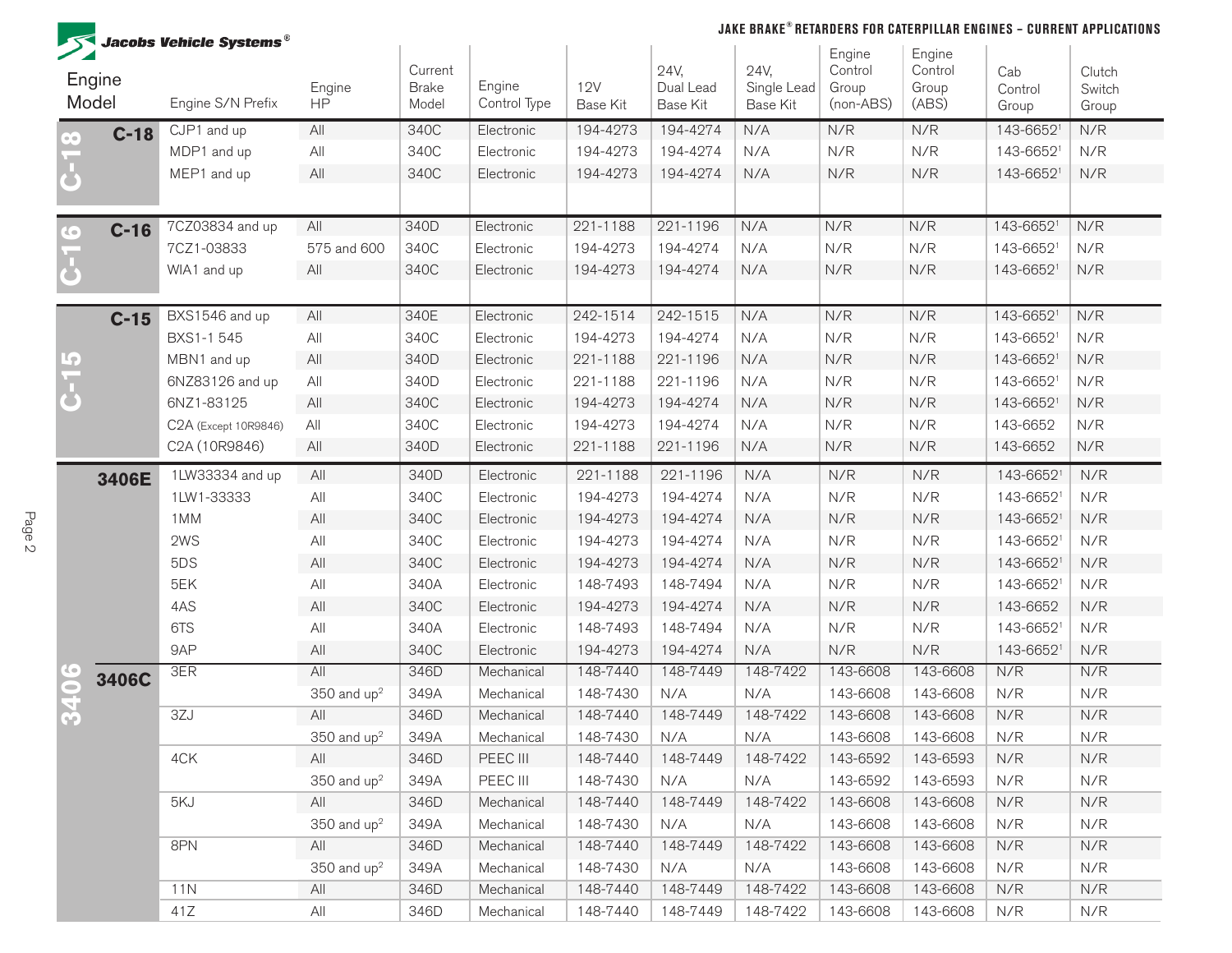

|              | <b>Engine</b><br><b>Model</b> | Engine S/N Prefix | Engine HP                 | Current<br><b>Brake</b><br>Model | Engine<br>Control Type | 12V<br><b>Base Kit</b> | 24V,<br>Dual Lead<br><b>Base Kit</b> | 24V,<br>Single Lead<br><b>Base Kit</b> | Engine<br>Control<br>Group (non-<br>ABS) | Engine<br>Control<br>Group<br>(ABS) | Cab<br>Control<br>Group | Clutch<br>Switch<br>Group |
|--------------|-------------------------------|-------------------|---------------------------|----------------------------------|------------------------|------------------------|--------------------------------------|----------------------------------------|------------------------------------------|-------------------------------------|-------------------------|---------------------------|
|              | 3406B                         | 2EK               | All                       | 346D                             | <b>PEEC</b>            | 148-7440               | 148-7449                             | 148-7422                               | 148-7416                                 | 148-7416                            | N/R                     | 143-64563                 |
|              |                               |                   | $350$ and up <sup>2</sup> | 349A                             | PEEC                   | 148-7430               | N/A                                  | N/A                                    | 148-7416                                 | 148-7416                            | N/R                     | 143-64563                 |
|              |                               | 3ZJ               | All                       | 346D                             | Mechanical             | 148-7440               | 148-7449                             | 148-7422                               | 143-6608                                 | 143-6608                            | N/R                     | N/R                       |
|              |                               |                   | 350 and $up2$             | 349A                             | Mechanical             | 148-7430               | N/A                                  | N/A                                    | 143-6608                                 | 143-6608                            | N/R                     | N/R                       |
|              |                               | 4CK               | All                       | 346D                             | PEEC III               | 148-7440               | 148-7449                             | 148-7422                               | 143-6592                                 | 143-6593                            | N/R                     | N/R                       |
| $\mathbf{G}$ |                               |                   | $350$ and $up2$           | 349A                             | PEEC III               | 148-7430               | N/A                                  | N/A                                    | 143-6592                                 | 143-6593                            | N/R                     | N/R                       |
| <u>o</u>     |                               | 4MG               | All                       | 346D                             | Mechanical             | 148-7440               | 148-7449                             | 148-7422                               | 143-6608                                 | 143-6608                            | N/R                     | N/R                       |
| 34           |                               |                   | 350 and $up2$             | 349A                             | Mechanical             | 148-7430               | N/A                                  | N/A                                    | 143-6608                                 | 143-6608                            | N/R                     | N/R                       |
|              |                               | 5KJ               | All                       | 346D                             | Mechanical             | 148-7440               | 148-7449                             | 148-7422                               | 143-6608                                 | 143-6608                            | N/R                     | N/R                       |
|              |                               |                   | 350 and $up2$             | 349A                             | Mechanical             | 148-7430               | N/A                                  | N/A                                    | 143-6608                                 | 143-6608                            | N/R                     | N/R                       |
|              |                               | 5YG               | All                       | 346D                             | PEEC                   | 148-7440               | 148-7449                             | 148-7422                               | 148-7416                                 | 148-7416                            | N/R                     | 143-64563                 |
|              |                               |                   | 350 and $up2$             | 349A                             | <b>PEEC</b>            | 148-7430               | N/A                                  | N/A                                    | 148-7416                                 | 148-7416                            | N/R                     | 143-64563                 |
|              |                               | 7FB39278 and less | All                       | 346D                             | Mechanical             | 148-7440               | 148-7449                             | 148-7422                               | 143-6608                                 | 143-6608                            | N/R                     | N/R                       |
|              |                               | 7FB39279 and up   | All                       | 346D                             | Mechanical             | 148-7440               | 148-7449                             | 148-7422                               | 143-6608                                 | 143-6608                            | N/R                     | N/R                       |
|              |                               |                   | $350$ and up <sup>2</sup> | 349A                             | Mechanical             | 148-7430               | N/A                                  | N/A                                    | 143-6608                                 | 143-6608                            | N/R                     | N/R                       |
|              |                               | 8TC               | All                       | 346D                             | PEEC                   | 148-7440               | 148-7449                             | 148-7422                               | 148-7416                                 | 148-7416                            | N/R                     | 143-64563                 |
|              |                               |                   | 350 and $up2$             | 349A                             | PEEC                   | 148-7430               | N/A                                  | N/A                                    | 148-7416                                 | 148-7416                            | N/R                     | 143-64563                 |
|              | 3406                          | 11N               | All                       | 346D                             | Mechanical             | 148-7440               | 148-7449                             | 148-7422                               | 143-6608                                 | 143-6608                            | N/R                     | N/R                       |
|              |                               | 92U               | All                       | 346D                             | Mechanical             | 148-7440               | 148-7449                             | 148-7422                               | 143-6608                                 | 143-6608                            | N/R                     | N/R                       |
| $\mathbf{G}$ | 3176B                         | 9CK               | All                       | 310A/3176 Electronic             |                        | 148-7495               | 148-7496                             | N/A                                    | N/R                                      | N/R                                 | 143-66521               | N/A                       |
| D.           | 3176                          | 2YG               | All                       | 317D                             | <b>PWM</b>             | 148-7476               | N/A                                  | N/A                                    | 156-5608                                 | 156-5608                            | N/R                     | 143-64563                 |
| M            |                               | 7LG07499 and less | All                       | 317D                             | Electronic             | 148-7476               | N/A                                  | N/A                                    | 143-6602                                 | 143-6601                            | N/R                     | 143-64563                 |
|              |                               | 7LG07500 and up   | 275-300                   | 317D                             | Electronic             | 148-7476               | N/A                                  | N/A                                    | 143-6602                                 | 143-6601                            | N/R                     | 143-64563                 |
|              |                               |                   | 325-350                   | 317E                             | Electronic             | 148-7464               | N/A                                  | N/A                                    | 143-6602                                 | 143-6601                            | N/R                     | 143-64563                 |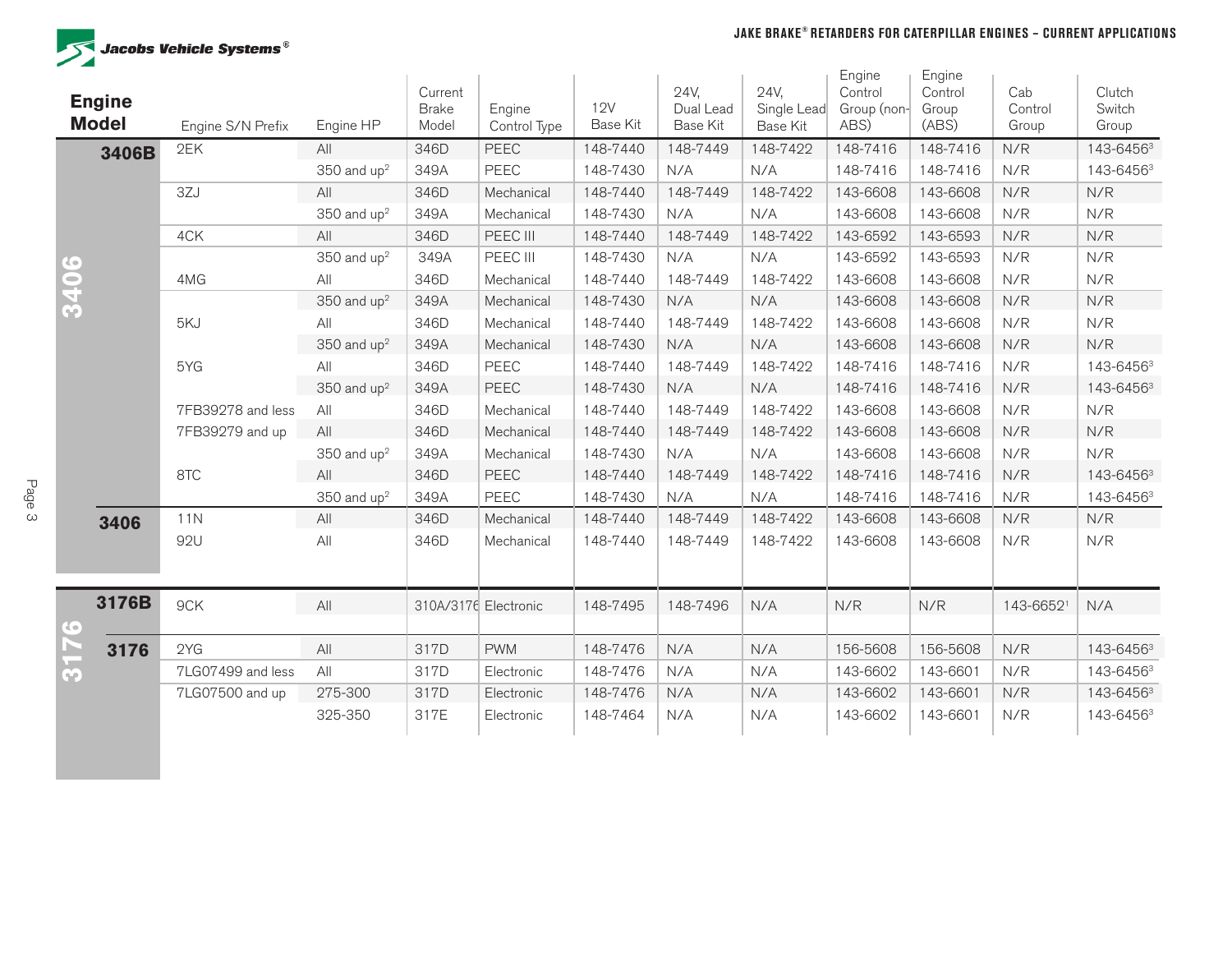

#### **JAKE BRAKE® RETARDERS FOR CATERPILLAR ENGINES – CURRENT APPLICATIONS**

| <b>Engine</b><br><b>Model</b> |        | Engine S/N Prefix | Engine HP               | Current<br><b>Brake</b><br>Model | Engine<br>Control Type | <b>12V</b><br>Base<br>Kit | 24V, Dual<br>Lead Base<br>Kit | 24V,<br>Single Lead<br>Base Kit | Engine<br>Control<br>Group (non-<br>ABS) | Engine<br>Control<br>Group<br>(ABS) | Cab<br>Control<br>Group | Clutch<br>Switch<br>Group |
|-------------------------------|--------|-------------------|-------------------------|----------------------------------|------------------------|---------------------------|-------------------------------|---------------------------------|------------------------------------------|-------------------------------------|-------------------------|---------------------------|
| $\bullet$                     | $C-10$ | MBJ and up        | All                     | 312A                             | Electronic             | 148-7477                  | 148-7478                      | N/A                             | N/R                                      | N/R                                 | 143-66521               | N/R                       |
| $\bf \bar{b}$                 |        | 2PN               | AII                     | 310A                             | Electronic             | 148-7497                  | 148-7498                      | N/A                             | N/R                                      | N/R                                 | 143-66521               | N/R                       |
|                               |        | 3C <sub>S</sub>   | All                     | 310A                             | Electronic             | 148-7497                  | 148-7498                      | N/A                             | N/R                                      | N/R                                 | 143-66521               | N/R                       |
|                               |        | 8YS               | AII                     | 310A                             | Electronic             | 148-7497                  | 148-7498                      | N/A                             | N/R                                      | N/R                                 | 143-66521               | N/R                       |
| $\triangleright$              | $C-12$ | MBL and up        | All                     | 312A                             | Electronic             | 148-7477                  | 148-7478                      | N/A                             | N/R                                      | N/R                                 | 143-66521               | N/R                       |
|                               |        | 1YN               | All                     | 312A                             | Electronic             | 148-7477                  | 148-7478                      | N/A                             | N/R                                      | N/R                                 | 143-66521               | N/R                       |
| $\overline{\textbf{b}}$       |        | 2KS               | All                     | 312A                             | Electronic             | 148-7477                  | 148-7478                      | N/A                             | N/R                                      | N/R                                 | 143-66521               | N/R                       |
|                               |        | 9NS               | All                     | 312A                             | Electronic             | 148-7477                  | 148-7478                      | N/A                             | N/R                                      | N/R                                 | 143-66521               | N/R                       |
|                               |        |                   |                         |                                  |                        |                           |                               |                                 |                                          |                                     |                         |                           |
|                               | 3306C  | 7RJ               | All with 1/2"           | 336A                             | Mechanical             | 148-74514                 | N/A                           | 148-74524                       | N/R                                      | N/R                                 | N/R                     | N/R                       |
|                               |        |                   | push tubes <sup>4</sup> |                                  |                        |                           |                               |                                 |                                          |                                     |                         |                           |
|                               |        |                   | All with 7/16"          | C336                             | Mechanical             | 143-6718                  | 136-37725                     | 148-7407                        | N/R                                      | N/R                                 | N/R                     | N/R                       |
|                               |        |                   | push tubes <sup>4</sup> |                                  |                        |                           |                               |                                 |                                          |                                     |                         |                           |
|                               |        | 9TL               | All with 1/2"           | 336A                             | Mechanical             | 148-74514                 | N/A                           | 148-74524                       | N/R                                      | N/R                                 | N/R                     | N/R                       |
|                               |        |                   | push tubes <sup>4</sup> |                                  |                        |                           |                               |                                 |                                          |                                     |                         |                           |
|                               |        |                   | All with 7/16"          | C336                             | Mechanical             | 143-6718                  | 136-37725                     | 148-7407                        | N/R                                      | N/R                                 | N/R                     | N/R                       |
| 3306                          |        |                   | push tubes <sup>4</sup> |                                  |                        |                           |                               |                                 |                                          |                                     |                         |                           |
|                               | 3306B  | 63Z3300 and up    | All                     | C336                             | Mechanical             | 143-6718                  | 136-37725                     | 148-7407                        | N/R                                      | N/R                                 | N/R                     | N/R                       |
|                               |        | 5KD               | All                     | C336                             | Mechanical             | 143-6718                  | 136-3772 <sup>5</sup>         | 148-7407                        | N/R                                      | N/R                                 | N/R                     | N/R                       |
|                               |        | 13Z               | All                     | C336                             | Mechanical             | 143-6718                  | 136-3772 <sup>5</sup>         | 148-7407                        | N/R                                      | N/R                                 | N/R                     | N/R                       |
|                               | 3306   | 76R6115 and up    | All                     | C336                             | Mechanical             | 143-6718                  | 136-37725                     | 148-7407                        | N/R                                      | N/R                                 |                         |                           |

N/R = Not Required (parts are included in the base kit or engine control group if necessary for installation)

N/A = No Application exists

<sup>1</sup> Special switch with gold contacts. May not be required if vehicle has controls pre-installed; however, low-resistance gold-contact switches must be used with this engine.

<sup>2</sup> Air-to-air-after-cooled engines only. Either Model 349A or Model 346D can be installed on these engines. Model 349A provides up to 30% more retarding horsepower over Model 346D on these engines.

<sup>3</sup> Clutch Switch Group not required on vehicles with cruise control installed (uses existing clutch switch).

<sup>4</sup> Either Model 336A or Model C336 may be installed on these engines. Model 336A provides up to 35% more retarding horsepower than Model C336. Model 336A requires 1/2" push tubes, which are included in kits P/N 148-7451 a

<sup>5</sup> Depending on vehicle configuration, P/N 143-2586 Cab Control Group and P/N 143-6499 Engine Control Group may be required for installation.

**Notes**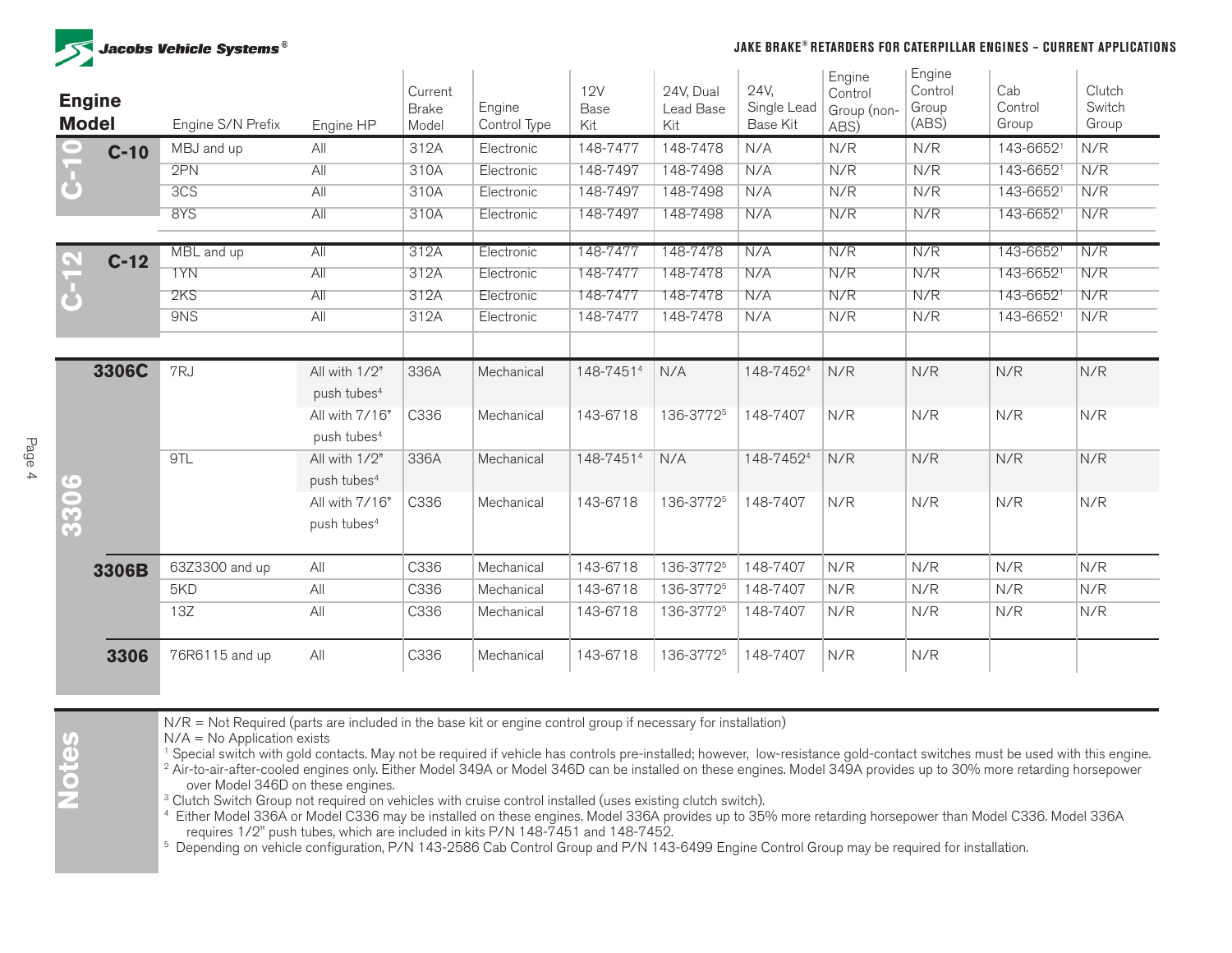

| <b>Engine</b><br><b>Model</b> | Engine S/N Prefix | Engine HP                           | Current Brake Model                   | Engine<br>Control Type | <b>12V</b><br>In-pipe<br>Base Kit <sup>1</sup> | 12V<br>Turbo-<br>mount<br>Base Kit <sup>2</sup> | Engine<br>Control<br>Group |
|-------------------------------|-------------------|-------------------------------------|---------------------------------------|------------------------|------------------------------------------------|-------------------------------------------------|----------------------------|
| ပြ                            |                   | 9DG                                 | Product available<br>July-August 2004 |                        |                                                |                                                 |                            |
|                               | All               | All, vehicle without air supply     | EX3126B/TM3126B                       | Electronic             | 156-4164                                       | 177-9547                                        | 148-7412 <sup>3</sup>      |
|                               | All               | All, vehicle has air supply         | EX3126B/TM3126B                       | Electronic             | 156-4164                                       | 177-9547                                        | 148-7412                   |
| 3126E                         |                   | All, vehicle without air supply     | EX3126B/TM3126B                       | Electronic             | 156-4163                                       | 177-9547                                        | 14874123                   |
|                               | All               | All, vehicle has air supply         | EX3126B/TM3126B                       | Electronic             | 156-4164                                       | 177-9547                                        | 148-7412                   |
| 3126<br>3126B                 |                   | All, vehicle without air supply     | EX3126B/TM3126B                       | Electronic             | 156-4163                                       | 177-9547                                        | 148-7412 <sup>3</sup>      |
|                               | All               | All, vehicle has air supply         | EX3116/3126                           | Electronic             | 156-4164                                       | 177-9547                                        | 148-7412                   |
| 3126                          |                   | All, vehicle without air supply     | EX3116/3126                           | Electronic             | 148-7471                                       | N/A                                             | 148-7412 <sup>3</sup>      |
|                               | 2BK29931          | All, vehicle has air supply         | EX3116/3126                           | Mechanical             | 148-7467                                       | N/A                                             | 148-7468                   |
| 3116                          | and up            | All, vehicle without air supply     | EX3116/3126                           | Mechanical             | 148-7471                                       | N/A                                             | 148-74683                  |
|                               | 2BK               | 200-275, vehicle has air supply     | EX3116/3126                           | Mechanical             | 148-7467                                       | N/A                                             | 148-7468                   |
|                               | after 8/92        | 200-275, vehicle without air supply | EX3116/3126                           | Mechanical             | 148-7471                                       | N/A                                             | 148-74683                  |
|                               | 2BK between       | All, vehicle has air supply         | $\Lambda$                             | Mechanical             | 148-7467                                       | N/A                                             | 148-7468                   |
|                               | 91 & 8/92         | All, vehicle without air supply     | 4                                     | Mechanical             | 148-7471                                       | N/A                                             | 148-74683                  |
| $\frac{6}{1}$                 | 7SF               | 215-250, vehicle has air supply     | $\overline{4}$                        | Mechanical             | 148-7467                                       | N/A                                             | 148-7468                   |
|                               |                   | 215-250, vehicle without air supply | $\overline{4}$                        | Mechanical             | 148-7471                                       | N/A                                             | 148-74683                  |
| $\overline{\mathbf{3}}$       | 9GK               | All, vehicle has air supply         | EX3116/3126                           | Mechanical             | 148-7467                                       | N/A                                             | 148-7468                   |
|                               |                   | All, vehicle without air supply     | EX3116/3126                           | Mechanical             | 148-7471                                       | N/A                                             | 148-74683                  |
|                               | 9YN               | All, vehicle has air supply         | EX3116/3126                           | Mechanical             | 148-7467                                       | N/A                                             | 148-7468                   |
|                               |                   | All, vehicle without air supply     | EX3116/3126                           | Mechanical             | 148-7471                                       | N/A                                             | 148-74683                  |
|                               |                   |                                     |                                       |                        |                                                |                                                 |                            |

N/A = No Application exists

<sup>1</sup>Adapter pipes available (5 inch to 4 inch)

<sup>2</sup>Turbo-mount kits eliminate cutting and welding of exhaust pipe during installation. However, in turbo-mount applications, the exhaust brake assembly extends approximately 3" from the turbo outlet. Ensure there is adequate clearance between all exhaust components and vehicle components prior to installation. <sup>3</sup> Vehicles without on-board air supply also require Pneumatic Group with Air Supply, P/N 159-9774, and Wire Harness Group, P/N 159-9770.

4 Model EX3116/3126 may be used if the engine is converted for higher backpressure with upgrade parts. See Product Advisory 94-2.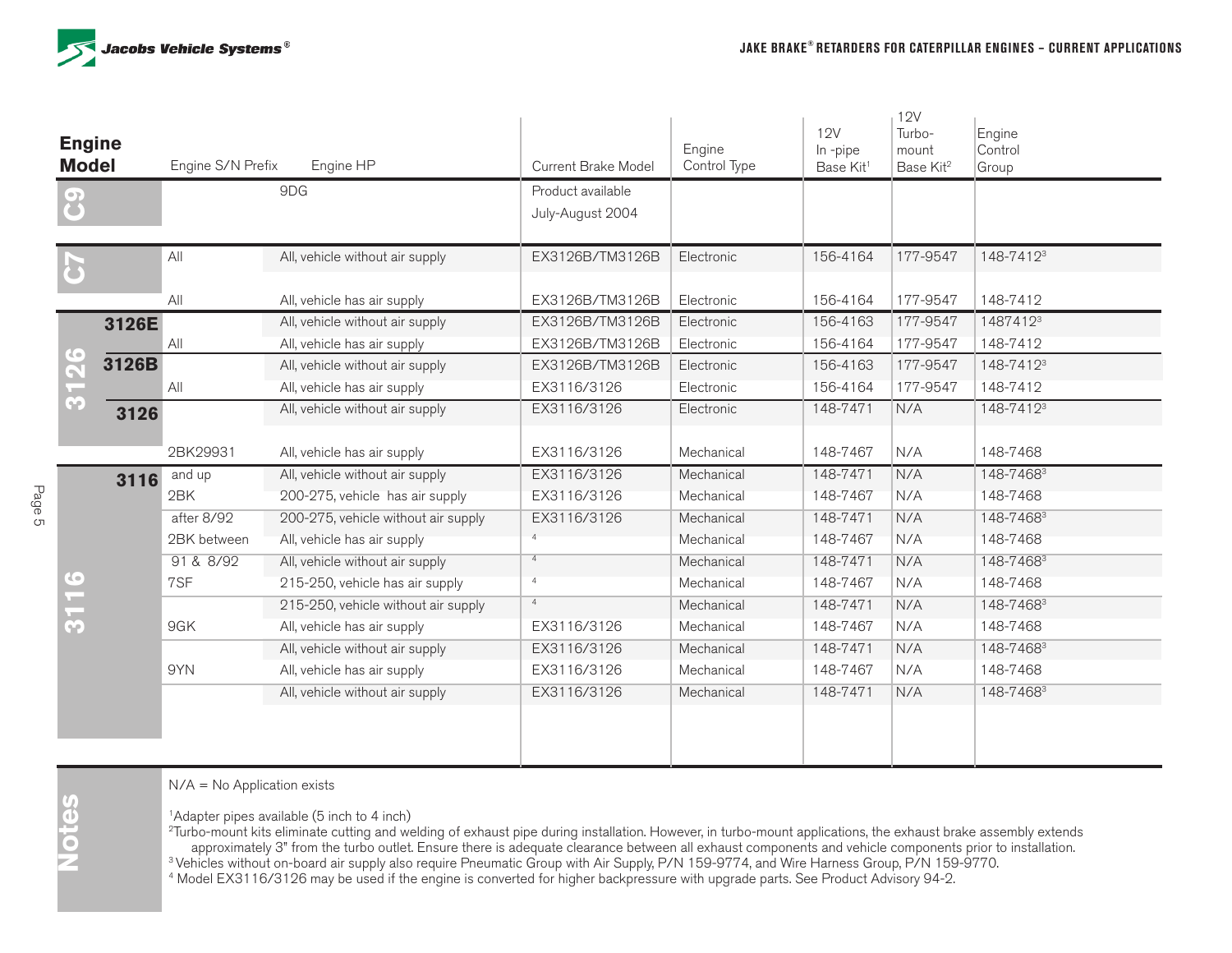| <b>Jacobs Vehicle Systems<sup>®</sup></b> |                 |                          | JAKE BRAKE® RETARDERS FOR CATERPILLAR ENGINES - CURRENT APPLICATIONS |                               |                  |                                  |                  |                                |                      |
|-------------------------------------------|-----------------|--------------------------|----------------------------------------------------------------------|-------------------------------|------------------|----------------------------------|------------------|--------------------------------|----------------------|
| <b>Engine Model</b>                       |                 | Engine S/N Prefix        | <b>Brake</b><br>Model                                                | Engine<br><b>HP</b>           | Setting          | Brake Lash Adjusting<br>Tool P/N | Cyl. 1           | Trigger Adjustment<br>Cyl. 2-6 | Tune-up<br>Kit       |
| $\infty$                                  | <b>C18</b>      | CJP1 and up              | 340C                                                                 | All Ratings                   | .040"            | 150-7227                         | N/A              | N/A                            | 143-6628             |
|                                           |                 | MDP1 and up              | 340C                                                                 | All Ratings                   | .040"            | 150-7227                         | N/A              | N/A                            | 143-6628             |
| <u>ටි</u>                                 |                 | MEP1 and up              | 340C                                                                 | All Ratings                   | .040"            | 150-7227                         | N/A              | N/A                            | 143-6628             |
|                                           | <b>C16</b>      | 7CZ03834 and up          | 340D                                                                 | <b>All Ratings</b>            | .025"            | 149-6114                         | N/A              | N/A                            | 143-6628             |
| $\mathbf{Q}$                              |                 | 7CZ1-03833               | 340C                                                                 | 575 and 600                   | 0.037"           | 155-5239                         | N/A              | N/A                            | 143-6628             |
| $\overline{\textbf{c}}$                   |                 |                          | 340B                                                                 | 575 and 600                   | 0.037"           | 155-5239                         | N/A              | N/A                            | 143-6628             |
|                                           |                 | WIA1 and up              | 340C                                                                 | <b>All Ratings</b>            | .040"            | 150-7227                         | N/A              | N/A                            | 143-6628             |
|                                           | C <sub>15</sub> | BXS1546 and up           | 340E                                                                 | All Ratings                   | 0.033"           | 155-5238                         | N/A              | N/A                            | 143-6628             |
|                                           |                 | BXS1 - 1545              | 340C                                                                 | All Ratings                   | 0.035"           | 149-0114                         | N/A              | N/A                            | 143-6628             |
| $\frac{5}{5}$                             |                 | MBN1 and up              | 340D                                                                 | All Ratings                   | 0.030"           | 149-0049                         | N/A              | N/A                            | 143-6628             |
|                                           |                 | C2A (10R9846)            | 340D                                                                 | All Ratings                   | 0.030"           | 149-0049                         | N/A              | N/A                            | 143-6628             |
|                                           |                 | 6NZ83126 and up          | 340D                                                                 | All Ratings<br>410 and under  | 0.025"           | 149-6114                         | N/A              | N/A                            | 143-6628             |
|                                           |                 | 6NZ1-83125<br>6NZ1-83125 | 340C<br>340C                                                         |                               | 0.037"<br>0.033" | 155-5239<br>155-5238             | N/A<br>N/A       | N/A<br>N/A                     | 143-6628<br>143-6628 |
|                                           |                 | 6NZ                      | 340B                                                                 | 435 and up<br>435 and up      | 0.033"           | 155-5238                         | N/A              | N/A                            | 143-6628             |
|                                           |                 |                          |                                                                      | 410 and under                 | 0.037"           | 155-5239                         | N/A              | N/A                            | 143-6628             |
|                                           |                 | C2A (Except 10R9846)     | 340C                                                                 | 410 and under                 | 0.037"           | 155-5239                         | N/A              | N/A                            | 143-6628             |
|                                           |                 |                          |                                                                      | 435 and up                    | 0.033"           | 155-5238                         | N/A              | N/A                            | 143-6628             |
|                                           |                 |                          |                                                                      | 375/435<br>multitorque rating | 0.033"           | 155-5238                         | N/A              | N/A                            | 143-6628             |
|                                           | 3406E           | 1LW33334 and up          | 340D                                                                 | All Ratings                   | 0.025"           | 149-6114                         | N/A              | N/A                            | 143-6628             |
|                                           |                 | 1LW1-33333               | 340C                                                                 | 435 and up                    | 0.027"           | 149-0028                         | N/A              | N/A                            | 143-6628             |
|                                           |                 |                          |                                                                      | 410 and under                 | 0.033"           | 155-5238                         | N/A              | N/A                            | 143-6628             |
|                                           |                 |                          | 340B                                                                 | 435 and up                    | 0.027"           | 149-0028                         | N/A              | N/A                            | 143-6628             |
|                                           |                 |                          |                                                                      | 410 and under                 | 0.033"           | 155-5238                         | N/A              | N/A                            | 143-6628             |
|                                           |                 | 1MM                      | 340C                                                                 | 575 and 600                   | 0.037"           | 155-5239                         | N/A              | N/A                            | 143-6628             |
|                                           |                 |                          | 340B                                                                 | 575 and 600                   | 0.037"           | 155-5239                         | N/A              | N/A                            | 143-6628             |
|                                           |                 | 2WS                      | 340C                                                                 | 435 and 550                   | 0.033"           | 155-5238                         | N/A              | N/A                            | 143-6628             |
|                                           |                 |                          |                                                                      | 410 and under                 | 0.037"           | 155-5239                         | N/A              | N/A                            | 143-6628             |
|                                           |                 | 340B                     |                                                                      | 435 and up                    | 0.033"           | 155-5238                         | N/A              | N/A                            | 143-6628             |
|                                           |                 |                          |                                                                      | 410 and under                 | 0.037"           | 155-5239                         | N/A              | N/A                            | 143-6628             |
|                                           |                 | 5DS                      | 340C<br>340B                                                         | 600<br>600                    | 0.037"<br>0.037" | 155-5239<br>155-5239             | N/A<br>N/A       | N/A<br>N/A                     | 143-6628<br>143-6628 |
|                                           |                 | 5EK01820 and below       | 340A                                                                 | 435 and up                    | 0.030"           | 149-0049                         | N/A              | N/A                            | 143-6628             |
|                                           |                 |                          |                                                                      | 410 and under                 | 0.027"           | 149-0028                         | N/A              | N/A                            | 143-6628             |
|                                           |                 |                          | 340                                                                  | 435 and up                    | 0.027"           | 149-0028                         | N/A              | N/A                            | 143-6628             |
|                                           |                 | 5EK01821 and up          | 340A                                                                 | 435 and up                    | 0.030"           | 149-0049                         | N/A              | N/A                            | 143-6628             |
|                                           |                 |                          | 410 and under                                                        |                               | 0.027"           | 149-0028                         | N/A              | N/A                            | 143-6628             |
| 3406                                      |                 | 4AS                      | 340C                                                                 | All Ratings                   | 0.027"           | 149-0028                         | N/A              | N/A                            | 143-6628             |
|                                           |                 | 6TS                      | 340A                                                                 | 435 and up                    | 0.030"           | 149-0049                         | N/A              | N/A                            | 143-6628             |
|                                           |                 |                          | 410 and under                                                        |                               | 0.027"           | 149-0028                         | N/A              | N/A                            | 143-6628             |
|                                           |                 | 9AP                      | 340C                                                                 | All                           | 0.037"           | 155-5239                         | N/A              | N/A                            | 143-6628             |
|                                           |                 |                          | 340B                                                                 | All                           | 0.037"           | 155-5239                         | N/A              | N/A                            | 143-6628             |
|                                           | 3406C           | 3ER                      | 349A                                                                 | All except 400                | 0.018"           | 149-0054                         | 0.100"           | 0.100"                         | 143-6622             |
|                                           |                 |                          | 346D                                                                 | 400<br>365-460                | 0.018"<br>0.090" | 149-0054<br>149-0050             | 0.130"           | 0.095"                         | 143-6622             |
|                                           |                 |                          |                                                                      | 310-350                       | 0.080"           | 149-0051                         | N/A<br>N/A       | N/A<br>N/A                     | 143-6479<br>143-6479 |
|                                           |                 | 3ZJ16182 and up          | 349A                                                                 | All except 400                | 0.018"           | 149-0054                         | 0.100"           | 0.100"                         | 143-6622             |
|                                           |                 |                          |                                                                      | 400                           | 0.018"           | 149-0054                         | 0.130"           | 0.095"                         | 143-6622             |
|                                           |                 |                          | 346D                                                                 | 365-460                       | 0.090"           | 149-0050                         | N/A              | N/A                            | 143-6479             |
|                                           |                 |                          |                                                                      | 310-350                       | 0.080"           | 149-0051                         | N/A              | N/A                            | 143-6479             |
|                                           |                 | 4CK                      | 349A                                                                 | All except 400                | 0.018"           | 149-0054                         | 0.100"           | 0.100"                         | 143-6622             |
|                                           |                 |                          |                                                                      | 400                           | 0.018"           | 149-0054                         | 0.130"           | 0.095"                         | 143-6622             |
|                                           |                 |                          | 346D                                                                 | All except 460                | 0.067"           | 134-2836                         | N/A              | N/A                            | 143-6479             |
|                                           |                 |                          |                                                                      | 460                           | 0.090"           | 149-0050                         | N/A              | N/A                            | 143-6479             |
|                                           |                 | 5KJ                      | 349A                                                                 | All except 400                | 0.018"           | 149-0054                         | 0.100"           | 0.100"                         | 143-6622             |
|                                           |                 |                          |                                                                      | 400                           | 0.018"           | 149-0054                         | 0.130"           | 0.095"                         | 143-6622             |
|                                           |                 |                          | 346D                                                                 | 365-460                       | 0.090"           | 149-0050                         | N/A              | N/A                            | 143-6479             |
|                                           |                 | 8PN                      |                                                                      | 310-350                       | 0.080"           | 149-0051                         | N/A              | N/A                            | 143-6479             |
|                                           |                 |                          | 349A                                                                 | All except 400<br>400         | 0.018"<br>0.018" | 149-0054<br>149-0054             | 0.100"<br>0.130" | 0.100"<br>0.095"               | 143-6622<br>143-6622 |
|                                           |                 |                          | 346D                                                                 | All                           | 0.080"           | 149-0051                         | N/A              | N/A                            | 143-6479             |
|                                           |                 | 11N03780 and up          | 346D                                                                 | All                           | 0.067"           | 149-0051                         | N/A              | N/A                            | 143-6479             |
|                                           |                 | 41Z                      | 346D                                                                 | All                           | 0.067"           | 149-0051                         | N/A              | N/A                            | 143-6479 Page        |
|                                           |                 |                          |                                                                      |                               |                  |                                  |                  |                                |                      |

 $6\,$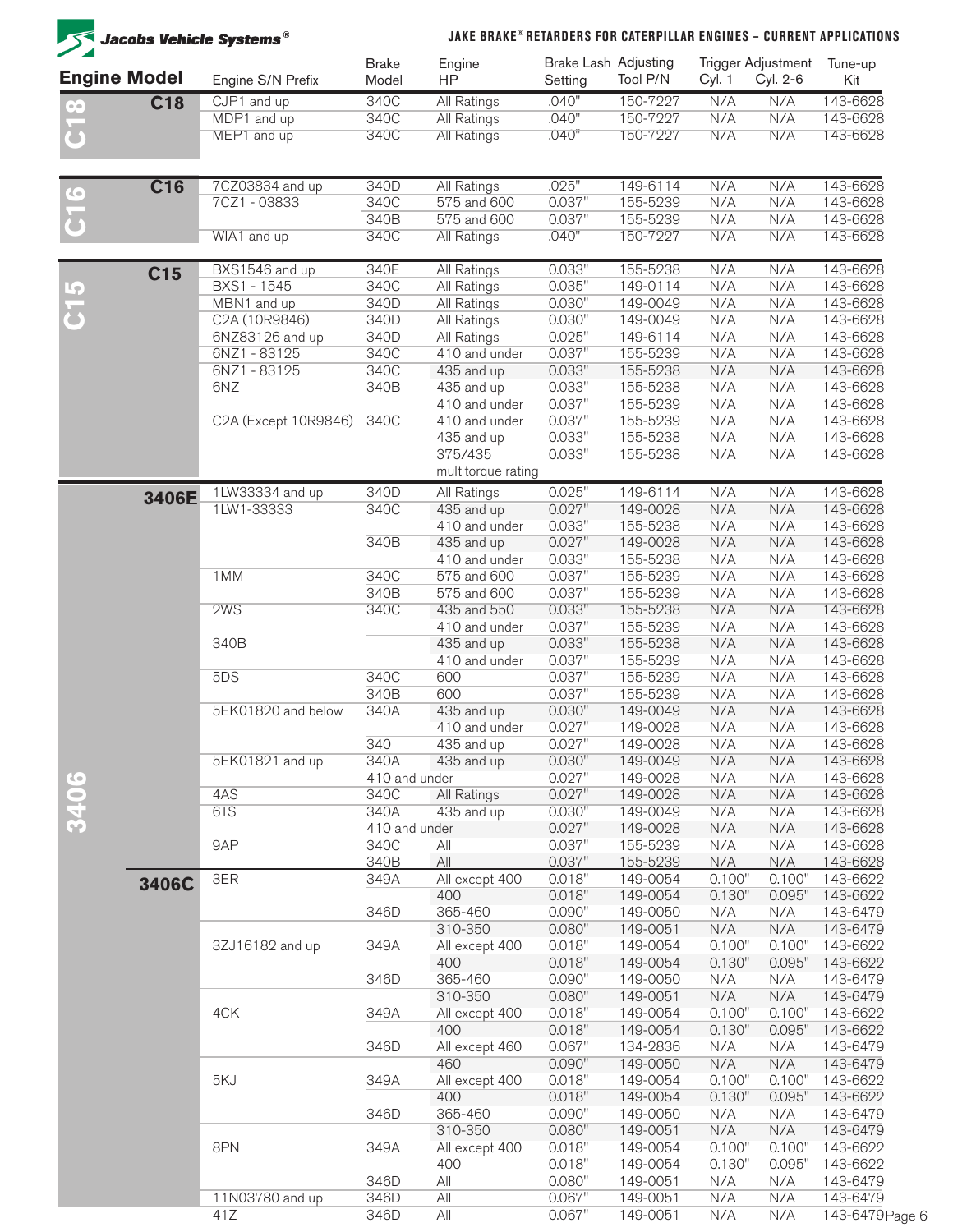

#### **JAKE BRAKE® RETARDERS FOR CATERPILLAR ENGINES – CURRENT APPLICATIONS**

|                     |                    |                                 |                       | <b>Brake</b>     |                      |                  |                    |                      |
|---------------------|--------------------|---------------------------------|-----------------------|------------------|----------------------|------------------|--------------------|----------------------|
|                     |                    | <b>Brake</b>                    | Engine                | Lash             | Adjusting            |                  | Trigger Adjustment | Tune-up              |
| <b>Engine Model</b> | Engine S/N Prefix  | Model                           | <b>HP</b>             | Setting          | Tool P/N             | Cyl. 1           | Cyl. 2-6           | Kit                  |
| 3406B               | 2EK                | 349A                            | All except 400        | 0.018"           | 149-0054             | 0.100"           | 0.100"             | 143-6622             |
|                     |                    |                                 | 400                   | 0.018"           | 149-0054             | 0.130"           | 0.095"             | 143-6622             |
|                     |                    | 346D                            | All except 460        | 0.067"           | 134-2836             | N/A              | N/A                | 143-6479             |
|                     |                    |                                 | 460                   | 0.090"<br>0.018" | 149-0050             | N/A<br>0.100"    | N/A<br>0.100"      | 143-6479             |
|                     | 3ZJ16181 and below | 349A                            | All except 400<br>400 | 0.018"           | 149-0054<br>149-0054 | 0.130"           | 0.095"             | 143-6622<br>143-6622 |
|                     |                    | 346D                            | All except 400        | 0.080"           | 149-0051             | N/A              | N/A                | 143-6479             |
|                     |                    |                                 | 400                   | 0.067"           | 134-2836             | N/A              | N/A                | 143-6479             |
|                     | 4CK                | 349A                            | All except 400        | 0.018"           | 149-0054             | 0.100"           | 0.100"             | 143-6622             |
|                     |                    |                                 | 400                   | 0.018"           | 149-0054             | 0.130"           | 0.095"             | 143-6622             |
| 3406                |                    | 346D                            | All except 460        | 0.067"           | 134-2836             | N/A              | N/A                | 143-6479             |
|                     |                    |                                 | 460                   | 0.090"           | 149-0050             | N/A              | N/A                | 143-6479             |
|                     | 4MG                | 349A                            | All except 400        | 0.018"           | 149-0054             | 0.100"           | 0.100"             | 143-6622             |
|                     |                    |                                 | 400                   | 0.018"           | 149-0054             | 0.130"           | 0.095"             | 143-6622             |
|                     |                    | C346B1                          | All                   | 0.070"           | 149-0052             | N/A              | N/A                | 143-6479             |
|                     |                    | $\overline{C346B+1}$            | All                   | 0.080"           | 149-0051             | N/A              | N/A                | 143-6479             |
|                     |                    | C346C                           | All                   | 0.080"           | 149-0051             | N/A              | N/A                | 143-6479             |
|                     |                    | 346D                            | All                   | 0.080"           | 149-0051             | N/A              | N/A                | 143-6479             |
|                     | 5KJ                | 349A                            | All except 400        | 0.018"           | 149-0054             | 0.100"           | 0.100"             | 143-6622             |
|                     |                    |                                 | 400                   | 0.018"           | 149-0054             | 0.130"           | 0.095"             | 143-6622             |
|                     |                    | 346D                            | all except 400        | 0.080"           | 149-0051             | N/A              | N/A                | 143-6479             |
|                     |                    |                                 | 400                   | 0.067"           | 134-2836             | N/A              | N/A                | 143-6479             |
|                     | 5YG                | 349A                            | All except 400<br>400 | 0.018"<br>0.018" | 149-0054             | 0.100"<br>0.130" | 0.100"<br>0.095"   | 143-6622             |
|                     |                    | C346B <sup>1</sup>              | All                   | 0.070"           | 149-0054<br>149-0052 | N/A              | N/A                | 143-6622<br>143-6479 |
|                     |                    | $\overline{C346B+1}$            | All                   | 0.080"           | 149-0051             | N/A              | N/A                | 143-6479             |
|                     |                    | C346C                           | All                   | 0.080"           | 149-0051             | N/A              | N/A                | 143-6479             |
|                     |                    | 346D                            | All                   | 0.080"           | 149-0051             | N/A              | N/A                | 143-6479             |
|                     | 7FB39278 and less  | $\overline{C346B}$ <sup>1</sup> | All                   | 0.070"           | 149-0052             | N/A              | N/A                | 143-6479             |
|                     |                    | $C346B+1$                       | All                   | 0.080"           | 149-0051             | N/A              | N/A                | 143-6479             |
|                     |                    | C346C                           | All                   | 0.080"           | 149-0051             | N/A              | N/A                | 143-6479             |
|                     |                    | 346D                            | All                   | 0.080"           | 149-0051             | N/A              | N/A                | 143-6479             |
|                     | 7FB39279 and up    | 349A                            | All except 400        | 0.018"           | 149-0054             | 0.100"           | 0.100"             | 143-6622             |
|                     |                    |                                 | 400                   | 0.018"           | 149-0054             | 0.130"           | 0.095"             | 143-6622             |
|                     |                    | C346B <sup>1</sup>              | All                   | 0.070"           | 149-0052             | N/A              | N/A                | 143-6479             |
|                     |                    | $\overline{C346B+1}$            | All                   | 0.080"           | 149-0051             | N/A              | N/A                | 143-6479             |
|                     |                    | C346C                           | All                   | 0.080"           | 149-0051             | N/A              | N/A                | 143-6479             |
|                     |                    | 346D                            | All                   | 0.080"           | 149-0051             | N/A              | N/A                | 143-6479             |
|                     | 8TC                | 349A                            | All except 400        | 0.018"           | 149-0054             | 0.100"           | 0.100"             | 143-6622             |
|                     |                    | C346B1                          | 400<br>All            | 0.018"<br>0.070" | 149-0054<br>149-0052 | 0.130"<br>N/A    | 0.095"<br>N/A      | 143-6622<br>143-6479 |
|                     |                    | $C346B+1$                       | All                   | 0.080"           | 149-0051             | N/A              | N/A                | 143-6479             |
|                     |                    | C346C                           | All                   | 0.080"           | 149-0051             | N/A              | N/A                | 143-6479             |
|                     |                    | 346D                            | All                   | 0.080"           | 149-0051             | N/A              | N/A                | 143-6479             |
|                     | 11N03779 and below | $\overline{C346}$               | All                   | 0.067"           | 149-0053             | N/A              | N/A                | N/A                  |
| 3406                |                    | C346A                           | All                   | 0.067"           | 149-0053             | N/A              | N/A                | 143-6479             |
|                     |                    | C346B                           | All                   | 0.067"           | 149-0053             | N/A              | N/A                | 143-6479             |
|                     |                    | C346C                           | All                   | 0.067"           | 149-0053             | N/A              | N/A                | 143-6479             |
|                     |                    | 346D                            | All                   | 0.067"           | 149-0053             | N/A              | N/A                | 143-6479             |
|                     | 92U                | C346                            | All                   | 0.060"           | 149-0053             | N/A              | N/A                | N/A                  |
|                     |                    | C346A                           | All                   | 0.060"           | 149-0053             | N/A              | N/A                | 143-6479             |
|                     |                    | C346B                           | All                   | 0.060"           | 149-0053             | N/A              | N/A                | 143-6479             |
|                     |                    | C346C                           | All                   | 0.060"           | 149-0053             | N/A              | N/A                | 143-6479             |
|                     |                    | 346D                            | $\mathsf{All}$        | 0.060"           | 149-0053             | N/A              | N/A                | 143-6479             |
|                     |                    |                                 |                       |                  |                      |                  |                    |                      |

*1 Model C346B standard engine brakes use a 3-point mounting system. C346B engine brakes with the optional B+ upgrade kit (P/N 156-5168) use a 4-point mounting system.*